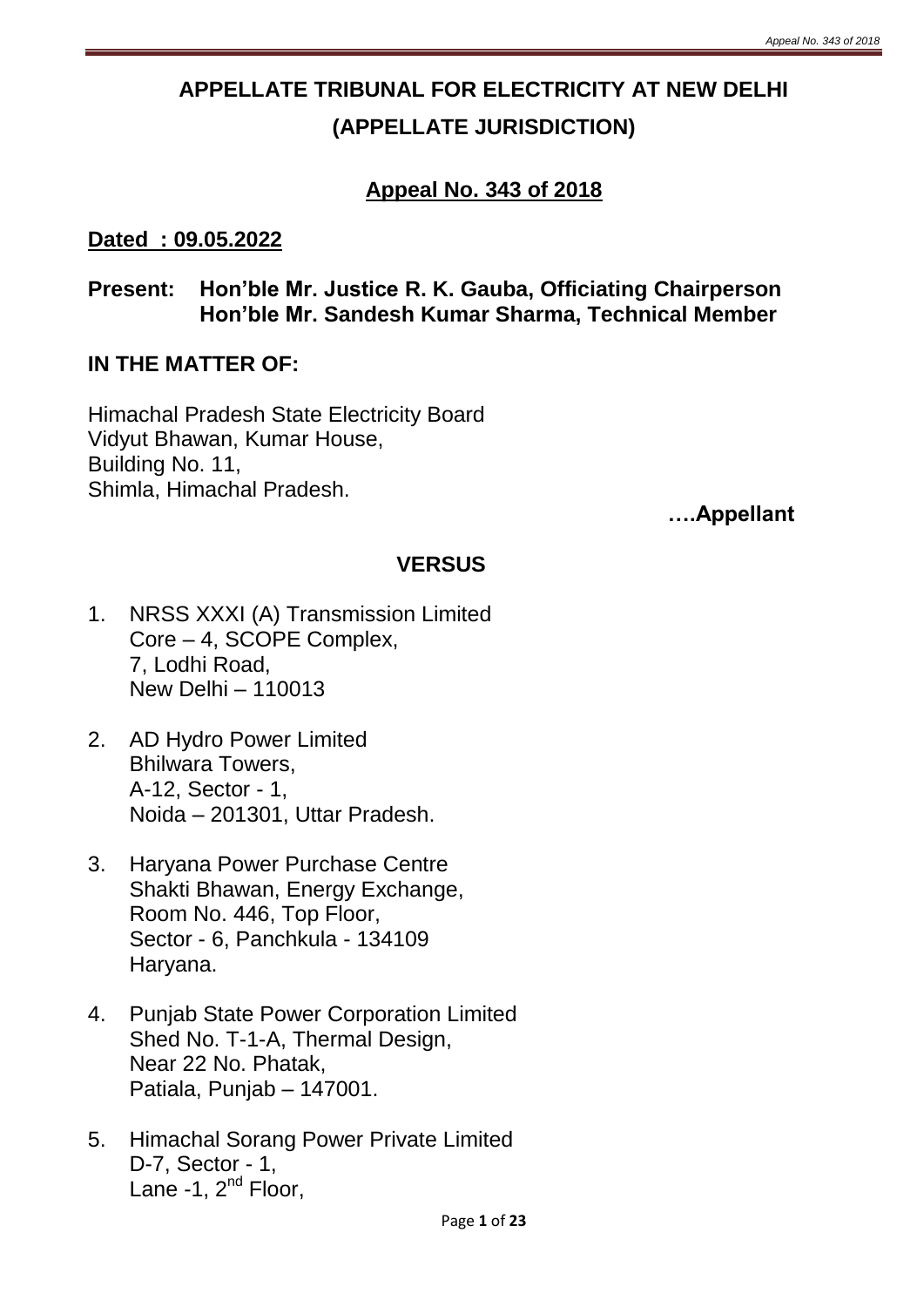New Shimla, Shimla - 171009 Himachal Pradesh.

- 6. Adani Power Limited 3<sup>rd</sup> Floor, Achalraj, Opposite Mayors Bunglow, Law Garden, Ahmedabad – 380006.
- 7 Jaipur Vidyut Vitran Nigam Limited Vidyut Bhawan, Janpath, Jaipur – 302005, Rajasthan.
- 8 Ajmer Vidyut Vitran Nigam Limited Old Power House, Hathi Bhata, Jaipur Road, Ajmer, Rajasthan – 305001.
- 9 Jodhpur Vidyut Vitran Nigam Limited 400 kV GSS Building, Ajmer Road, Heerapura, Jodhpur, Rajasthan – 302019.
- 10 Lanco Anpara Power Limited Plot No. 397, Udyog Vihar, Phase - 3, Gurgoan - 122016 Haryana.
- 11 Lanco Green Power Private Limited Plot No. 397, Udyog Vihar, Phase - 3, Gurgoan – 122016, Haryana.
- 12 Power Development Department, Government of Jammu and Kashmir Govt. of Jammu & Kashmir, SLDC Building, 1<sup>st</sup> Floor, Gladani Power House, Narwal, Jammu, Jammu & Kashmir – 180006.
- 13 North Central Railway, Allahabad DRM Office, Nawab Yusuf Road, Allahabad, Uttar Pradesh – 211011.
- 14 Jaiprakash Power Ventures Limited A Block, Sector - 128, Noida – 201304, Uttar Pradesh.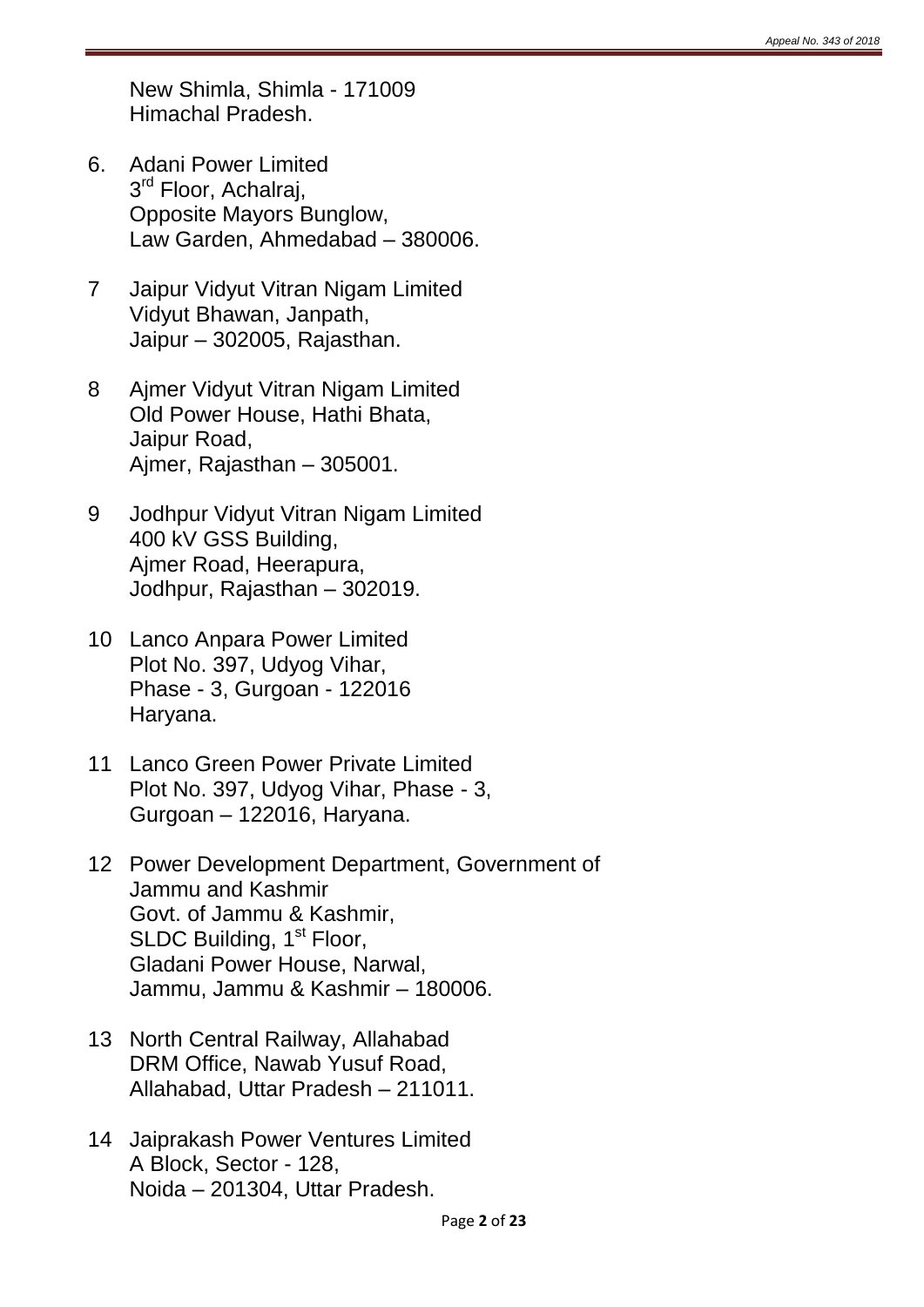- 15 BSES Yamuna Power Limited 2<sup>nd</sup> Floor, B Block, Shakti Kiran Building, (Near Karkadooma Court) New Delhi – 110092.
- 16 BSES Rajdhani Power Limited BSES Bhawan, 2<sup>nd</sup> Floor, B Block, Behind Nehru Place Bus Terminal, Nehru Place, New Dehli – 110019.
- 17 Tata Power Delhi Distribution Limited 33 kV S/Stn Building, Hudson Lane, Kingsway Camp, New Delhi – 110009.
- 18 New Delhi Municipal Corporation Palika Kendra, Sansad Marg, New Delhi – 110001.
- 19 Union Territory of Chandigarh Div-11, Opposite Transport Nagar, Industrial Phase - 1, Chandigarh – 160002.
- 20 Power Grid Corporation of India Limited B-9, Qutab Institutional Area, Katwaria Sarai, New Delhi – 110016.
- 21 Uttar Pradesh Power Corporation Limited 14<sup>th</sup> Floor, Shakti Bhawan, Extn Building, 14 Ashok Marg, Lucknow, Uttar Pradesh – 226001.
- 22 PTC India Limited 2<sup>nd</sup> Floor, NBCC Tower, 15, BhikajiCama Place New Delhi – 110066.
- 23 Uttarakhand Power Corporation Limited Urja Bhawan, Kanwali Road, Near Balli Wala Chowk, Dehradun, Uttarakhand – 248001.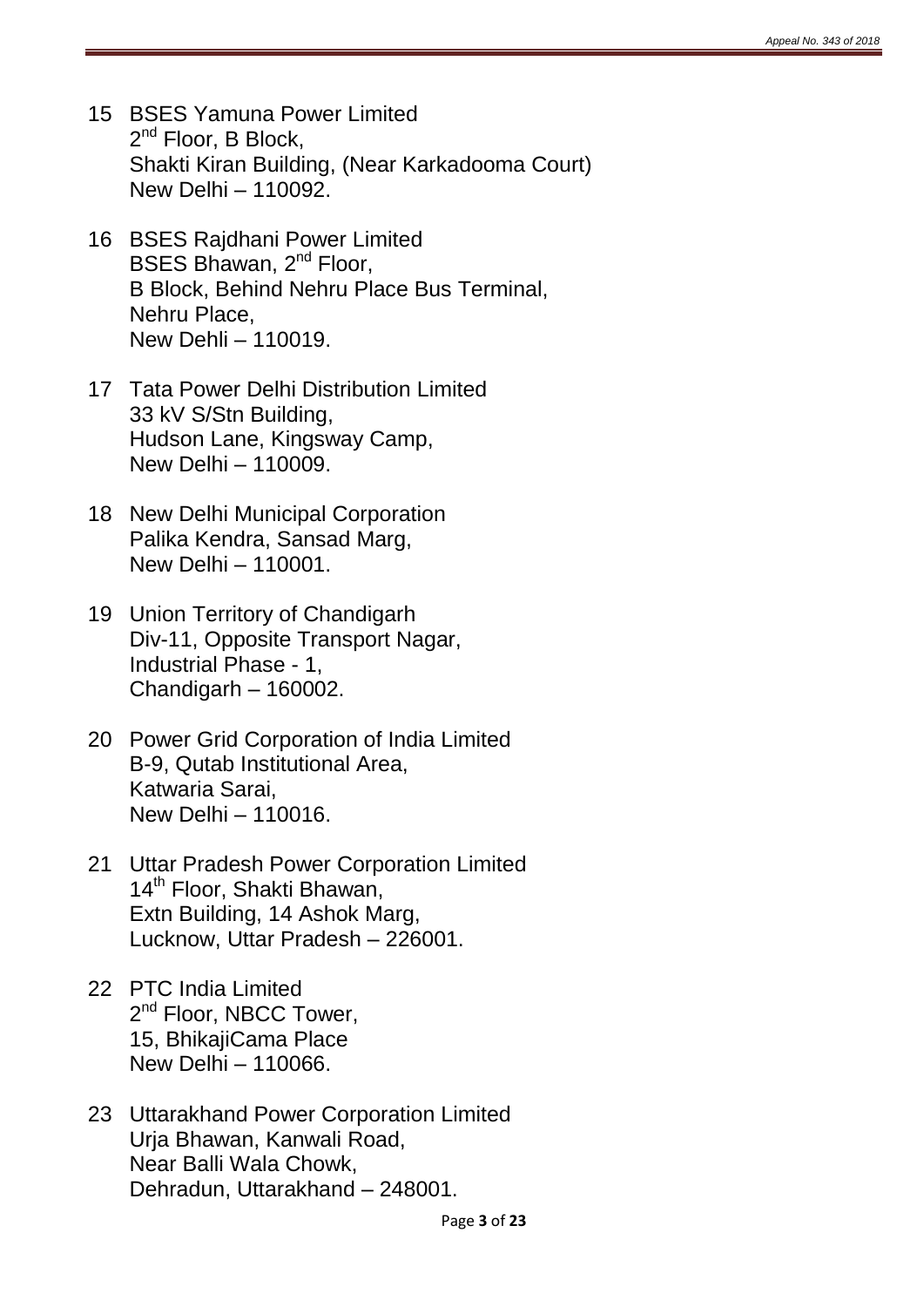- 24 Himachal Pradesh Power Transmission Corporation Ltd., Himfed Building, Pinjari Shimla – 171006.
- 25 Member Secretary, Northern Region Power Committee, 18-A, Katwaria Sarai, Shaheed Jeet Singh Marg New Delhi – 110016.
- 26 Central Electricity Regulatory Commission 3<sup>rd</sup> & 4<sup>th</sup> Floor, Chanderlok Building, Janpath, New Delhi – 110001. **….Respondents**

Counsel for the Appellant (s) : Mr. Anand K. Ganesan Ms. Swapna Seshadri Mr. Amal Nair Ms. Neha Garg

Counsel for the Respondent (s) : Mr. Sitesh Mukherjee

Ms. Parichita Choudhary Mr. Aryaman Saxena Mr. Divyansh Bhatt for R-1

Mr. R. B. Sharma Mr. Sachin Dubey Ms. Akanksha Sharma for R-16

Mr. Raunak Jain Mr. Apoorva Misra

Ms. Ayushma Awasthi

Mr. Varun Shankar

Mr. Abhishek Upadhyay for R-17

Mr. Rajiv Srivastava Ms. Garima Srivastava Ms. Gargi Srivastava for R-21

Mr. Nikunj Dayal for R-24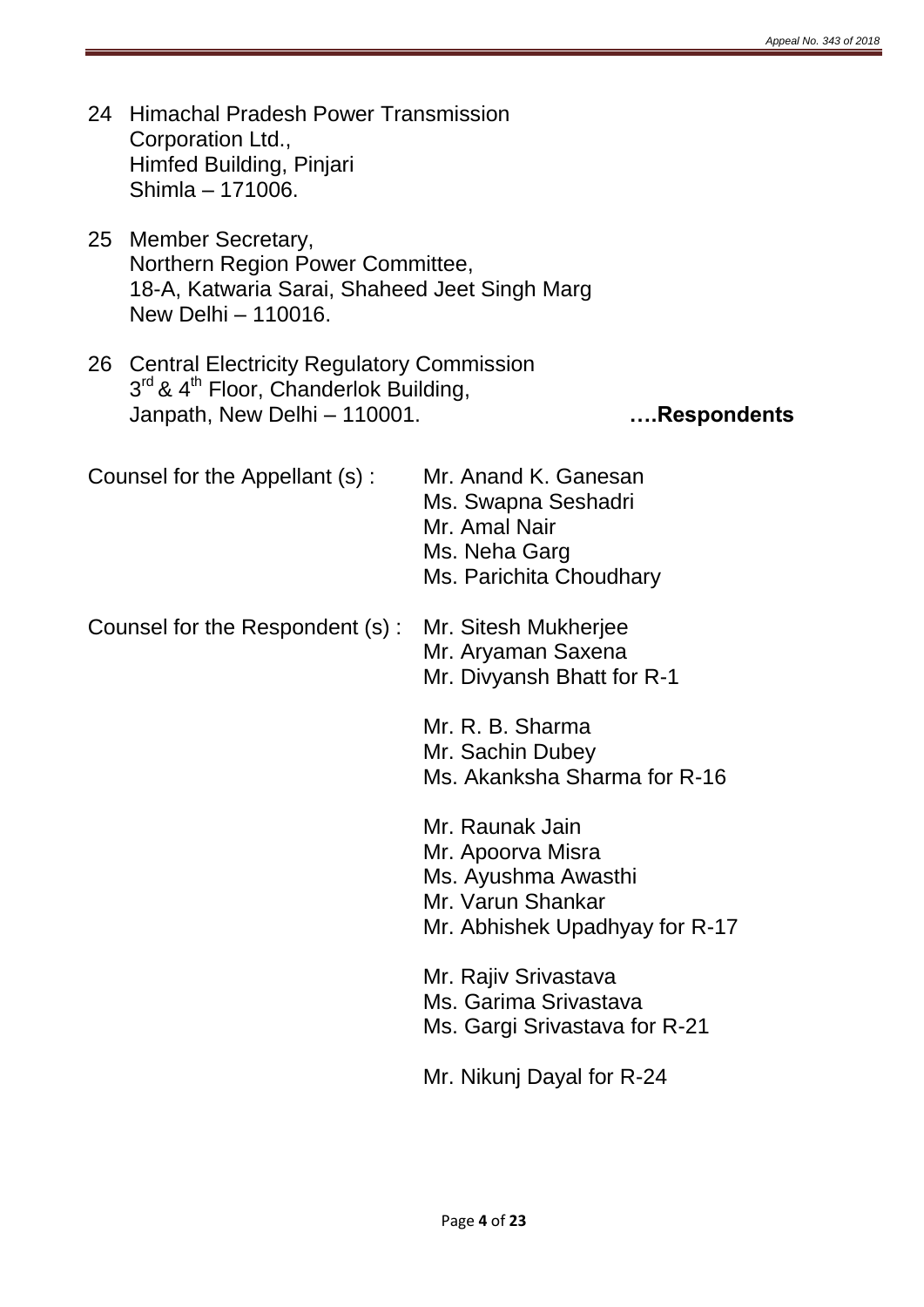### **J U D G M E N T**

#### **Per Hon'ble Mr. Sandesh Kumar Sharma, Technical Member**

1. The present Appeal has been filed by M/s. Himachal Pradesh State Electricity Board (in short "HPSEB" or "Appellant") assailing the order dated 18/09/2018 ("Impugned Order") passed by the Central Electricity Regulatory Commission (hereinafter called the "CERC" or "**Central Commission**") passed in Petition No. 104/MP/2018 ("Petition).

2. The appellant is aggrieved by the decision of the Central Commission partly allowing the petition filed by the Appellant, through the said order the Central Commission has held that the Appellant is liable to pay about 84.5% of the charges on bilateral basis to the Respondent No. 1 till the commissioning of the downstream asset by the Appellant, while the balance 15.5% would be included in the Point of Connection (PoC) Charges as per the Sharing Regulations of the Central Commission.

#### *Parties*

3. The Appellant is a company existing under the provisions of the Companies Act, 2013. The Appellant is a distribution licensee operating in the State of Himachal Pradesh and is the successor entity of the erstwhile Himachal Pradesh State Electricity Board.

4. The Respondents No. 1, NRSS XXXI (A) Transmission Limited, is an interstate transmission licensee, incorporated as a Special Purpose Vehicle (SPV) for establishing the transmission system for the strengthening of the Northern Region Transmission System inter-alia the Kala Amb 400 kV substation in the State of Himachal Pradesh.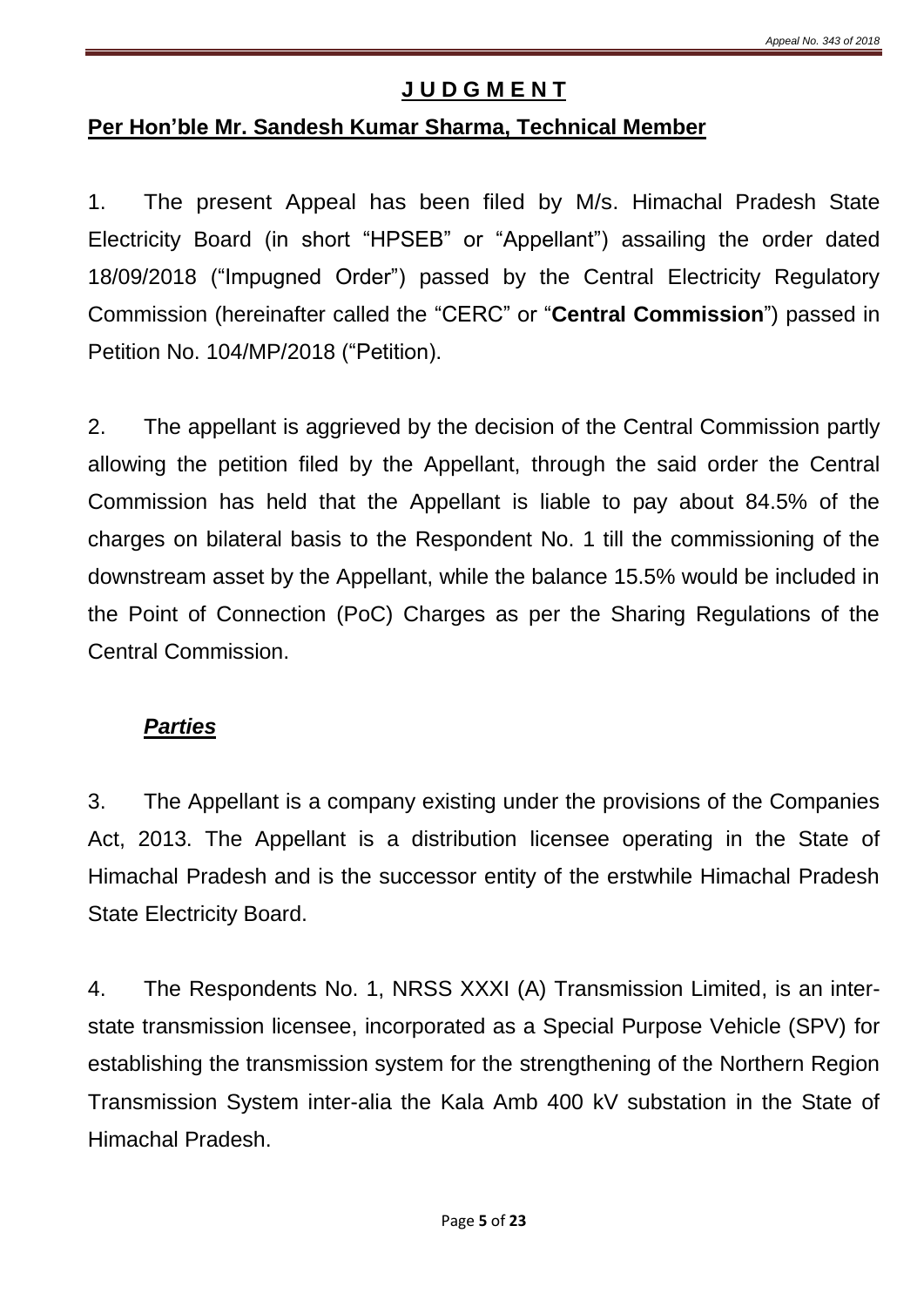5. The Respondents No. 2 to 19, 21,23 and 24 are the beneficiaries of the subject transmission system established by the Respondent No. 1.

6. The Respondent No. 20, Power Grid Corporation of India Limited, apart from being a beneficiary of the transmission system, is an inter-state transmission licensee under the control of the Central Government.

7. PTC, Respondent no. 22 is an inter-state trading licensee.

8. The Respondent No. 25, Northern Regional Power Committee is a statutory body established by resolution by the Central Government under the Electricity Act, 2003, for facilitating the integrated operation of the power system of the Northern Region

9. The Respondent No. 26 is the Central Commission, which has passed the impugned order.

### *Factual Matrix*

10. The Standing Committee for Power System Planning of the Northern Region held its 31<sup>st</sup> Standing Committee Meeting on 02/01/2013, wherein deliberations were held on the strengthening and future expansion of the northern regional inter-state transmission network, one of the issues for discussion was the subject matter being establishment of a 400/220 KV sub-station at Kala Amb in the State of Himachal Pradesh along with LILO of both circuits of Karcham Wangtoo – Abdullapur 400 KV D/c line at Kala Amb and 40% Series Compensation on 400 KV Karcham Wangtoo – Kala Amb D/c line. The relevant extract of the minutes of the meeting, inter-alia, reads as under: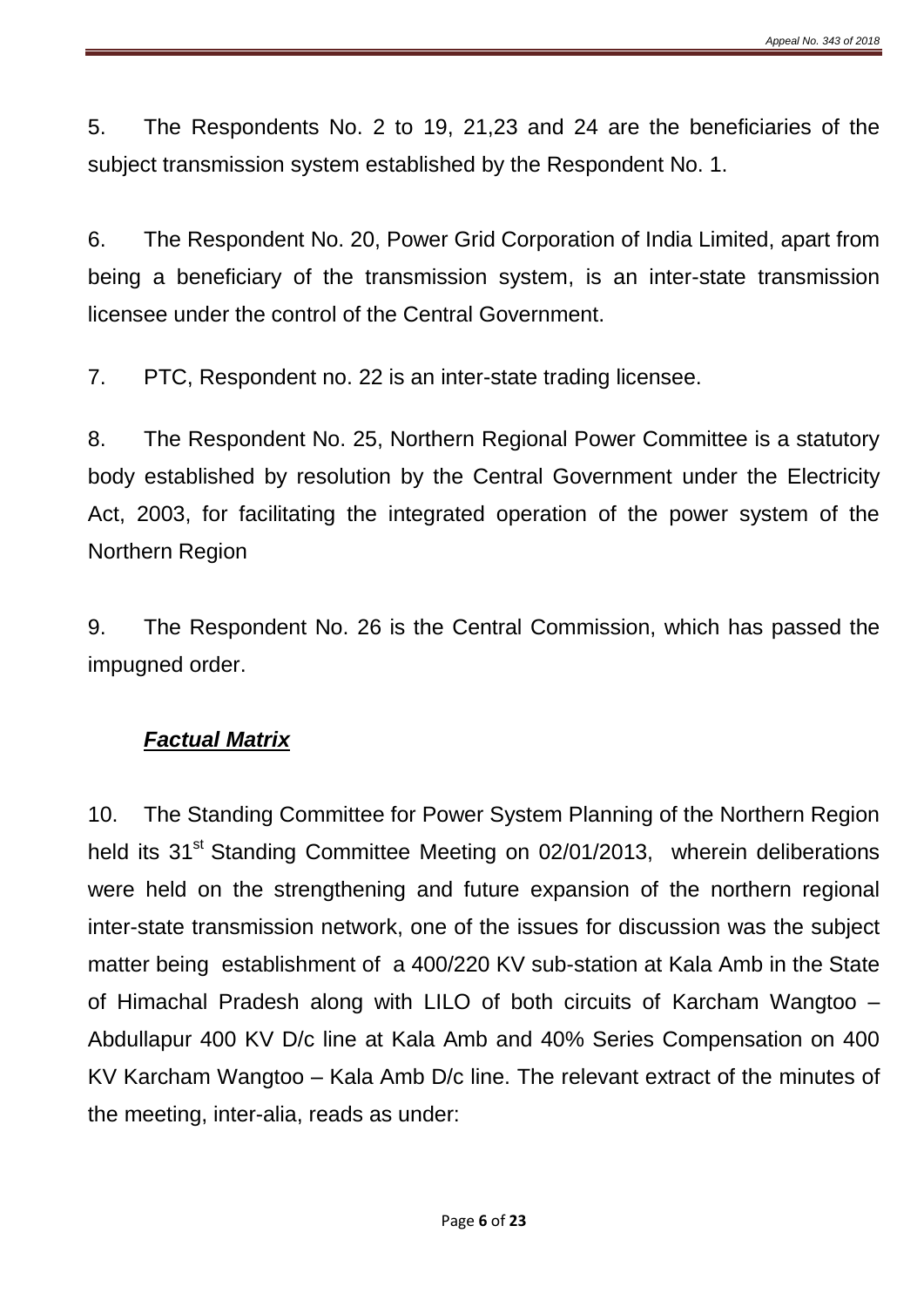*"10. System strengthening to overcome constraints in Northern Region* 

#### *a) High loading in Nathpa Jhakri - Nalagarh lines:*

*POWERGRID stated that from the operation experience, it has been observed that during the paddy season loading on 400 kV Nathpa Jhakri – Nalagarh – Patiala lines remains on the very high side i.e. in the range of 800 MW per circuit and outage of one circuit in this corridor results in the overloading on the remaining circuit, thus endangering the grid security whereas loading on Nathpa Jhakri – Panchkula – Abdullapur line remains on the lower side. To alleviate this problem, it is necessary to provide alternate supply to Patiala.*

*Studies were carried out with Panchkula – Patiala 400 kV D/c line to meet this requirement. From the results of the studies, it is observed that this line provides a relief to Nathpa Jhakri – Nalagarh lines as well as help during the contingency of outage of one circuit Nathpa Jhakri – Nalagarh 400 kV line.*

*POWERGRID informed 400 kV Karcham Wangtoo – Abdullapur D/c line is constructed with Quad conductor and in order to increase loadability of this line for better sharing of load, it was proposed to provide 40% series compensation on 400 kV Karcham Wangtoo – Abdullapur D/c line. This would not only improve the loadability of Karcham Wangtoo – Abdullapur 400 kV D/c but also help in reducing the oscillations.*

*HVPNL stated that there might be R-o-W issue for this line and they have also planned 220kV lines from Panchkula. There is already*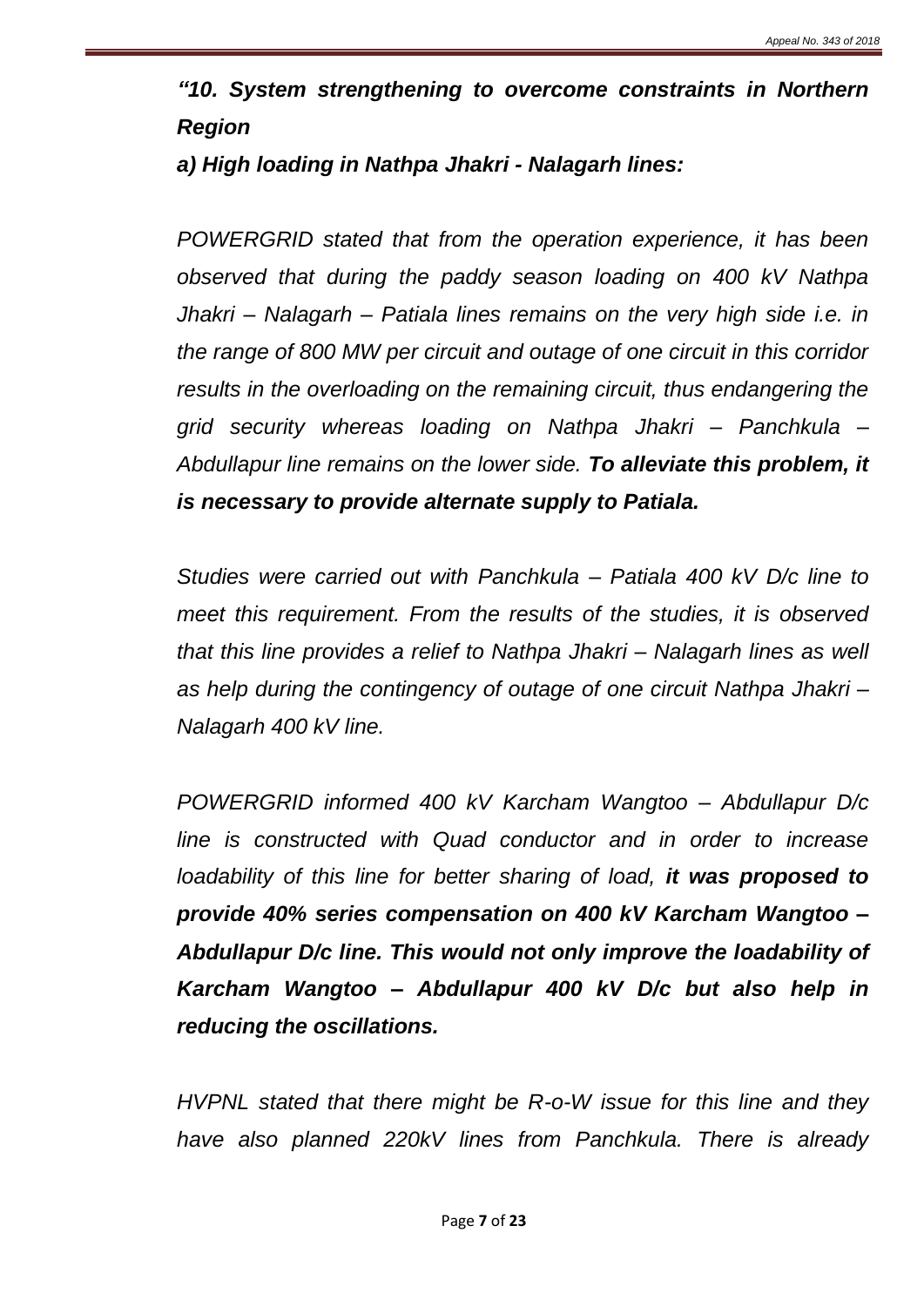*constraint in the area as forest area fall en-route of lines from Panchkula S/s.*

*The scheme was discussed and it was agreed that multi circuit towers for 400 and 220kV lines emanating from Panchkula S/s would be considered to optimally utilize the R-o-W, in consultation with HVPNL (here it is to mention that 220 kV line to UT Chandigarh is also being planned which may also be taken up on the Multi circuit towers in forest area depending upon the requirement & feasibility).*

*NLDC stated that this line is an urgent requirement for reliable evacuation of power from Karcham Wangtoo / Nathpa Jhakri complex and should be implemented on priority by Powergrid on compressed time schedule.* 

*Members agreed to the above proposal.*

…………………………………

*Keeping above (point 10 (a to f)) and para 6, 11 17, 36 & 41 in view, following transmission works were proposed as Northern Regional System Strengthening scheme*

### *NRSS-XXXI (Under Tariff Based Competitive Bidding)*

- *Establishment of a 2X315MVA, 400/220 kV substation at Kala Amb(refer para no-17)*
- *LILO of both circuits of Karcham Wangtoo – Abdullapur 400kV D/c line at Kala Amb(refer -para no-17)*
- *40% Series Compensation on 400 kV Karcham Wangtoo – Kala Amb D/c line*
- *400 kV Kurukshetra – Malerkotla D/c line*
- *400 kV Malerkotla – Amritsar D/c line*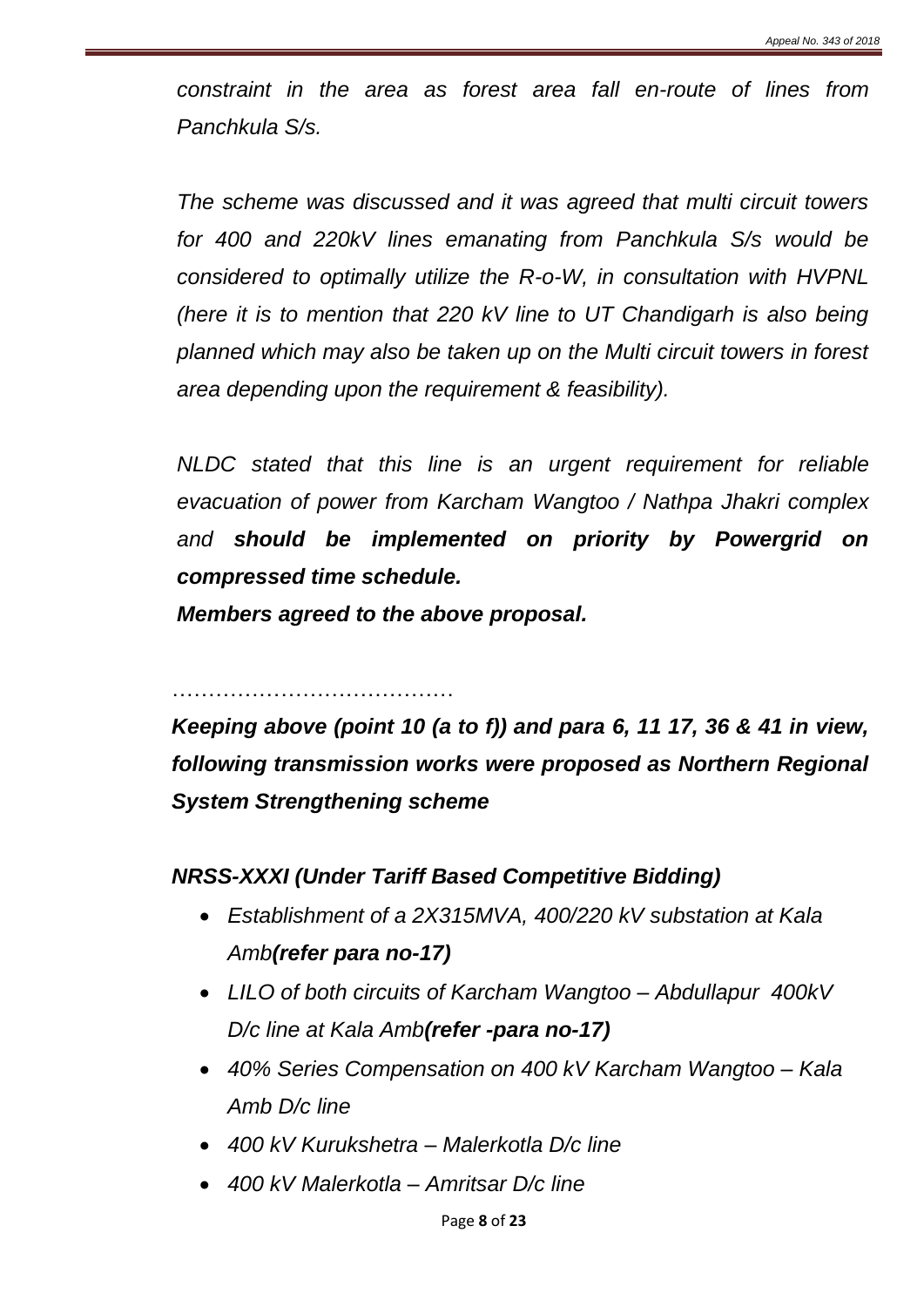*Bay extension at existing / under construction substations of POWERGRID, shall be carried out by POWERGRID*

*………………………………..*

# *17. Establishment of 2x315 MVA 400/220 kV substation at Kala Amb*

*POWERGRID stated that HPPTCL has informed that the present load in Kala Amb /Poanta / Giri area is about 350 MVA, which is likely to increase to about 500 MVA by 2015-16 whereas the available generation and transmission network in the area is not adequate to meet the present load.*

*In order to meet the present and future load requirement of the area, HPPTCL had proposed for establishment of a 400/220/132 kV substation at Kala Amb by LILO of one circuit of either N'Jhakri – Abdullapur or Karcham Wangtoo – Abdullapur 400kV line. The matter was analysed and it was observed that N'Jhakri – Abdullapur 400kV D/c line has already been looped in looped out at Panchkula and LILO of the same line has been approved at Sainj (near Simla). Considering the capacity of the line, it would not be desirable to LILO the N'Jhakri – Abdullapur line at Kala Amb. Further, as Karcham Wangtoo – Abdullapur 400 kV D/c line is also passing in close proximity to Kala Amb area and to meet the loads in the area, the LILO of the Karcham Wangtoo – Abdullapur 400 kV D/c was proposed to be carried out at Kala Amb. HPPTCL had proposed to LILO only one circuit 400 kV line however LILO of one circuit would result into unbalanced loading, it was therefore proposed that LILO of both the circuits may be carried out at Kala Amb.*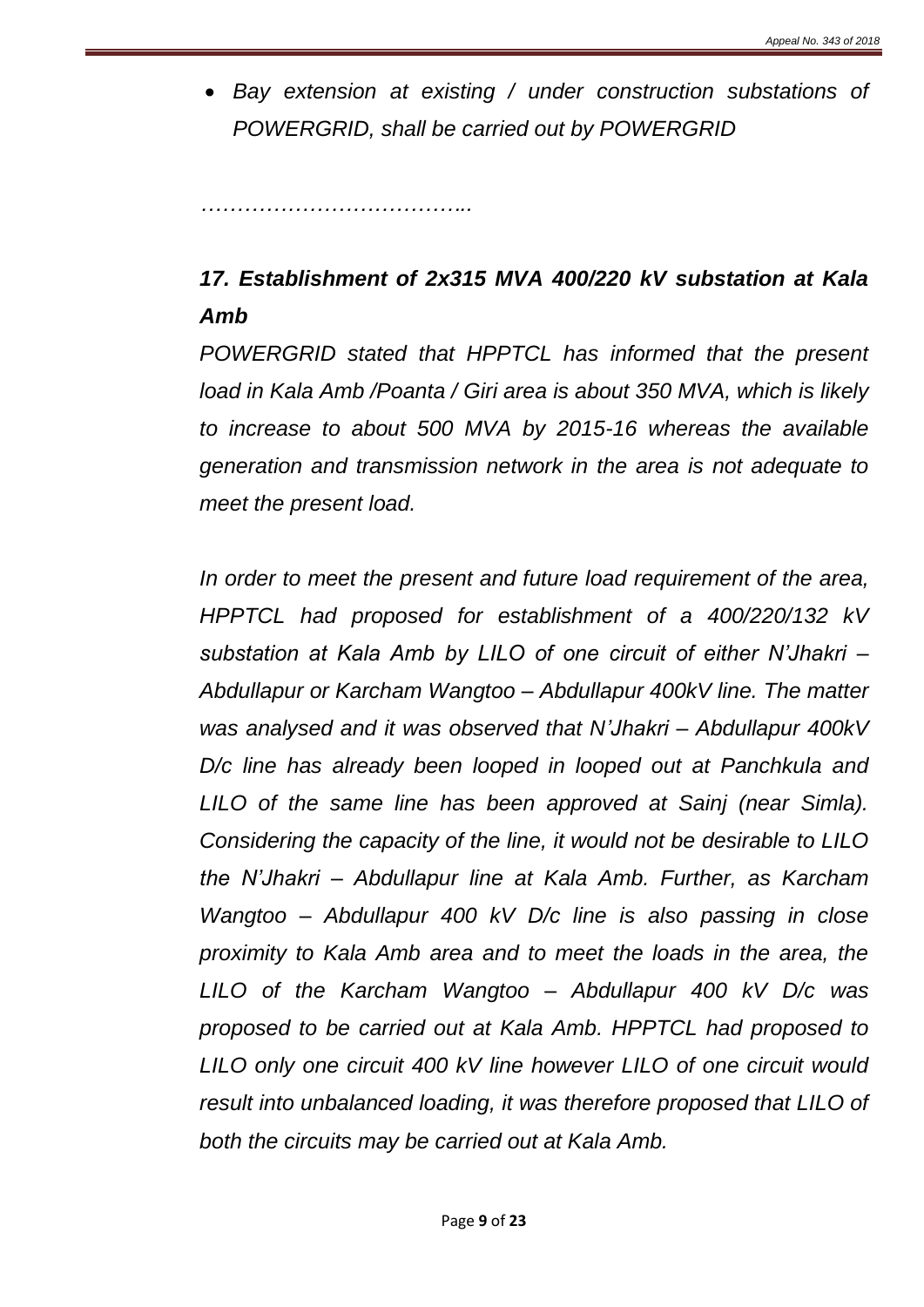*Considering the issues of hilly terrain & scarcity of land in Himachal Pradesh, it was proposed to establish this substation as GIS station. HPPTCL had proposed the substation as 400/220/132 kV substation, however it was decided that the substation be established as 400/220 kV under ISTS and further works of 220kV and 132kV may be carried out by HPPTCL as per their requirement. It was also agreed that LILO may be carried out on Multi-circuit Towers to conserve Ro-W.*

# *The constituents agreed to take up the above proposed works as Northern Regional System Strengthening Scheme- NRSS-XXXI.*

11. Pursuant to the above decision, the transmission system (Kala Amb Transmission System) for establishment of the following elements was taken up under a tariff based competitive bidding process under Section 63 of the Electricity Act, 2003 and was envisaged to be developed as an integrated system for strengthening of the northern region grid by the Respondent no. 1:

> (a) 400/220 KV sub-station at Kala Amb in the State of Himachal Pradesh (in short "Element 1");

> (b) LILO of both circuits of Karcham Wangtoo – Abdullapur 400 KV D/c line at Kala Amb (in short "Element 2"); and

> (c) 40% Series Compensation on 400 KV Karcham Wangtoo – Kala Amb D/c line (in short "Element 3")

12. The downstream network required for catering the load of State of Himachal Pradesh was proposed to be built by the State Utility separately.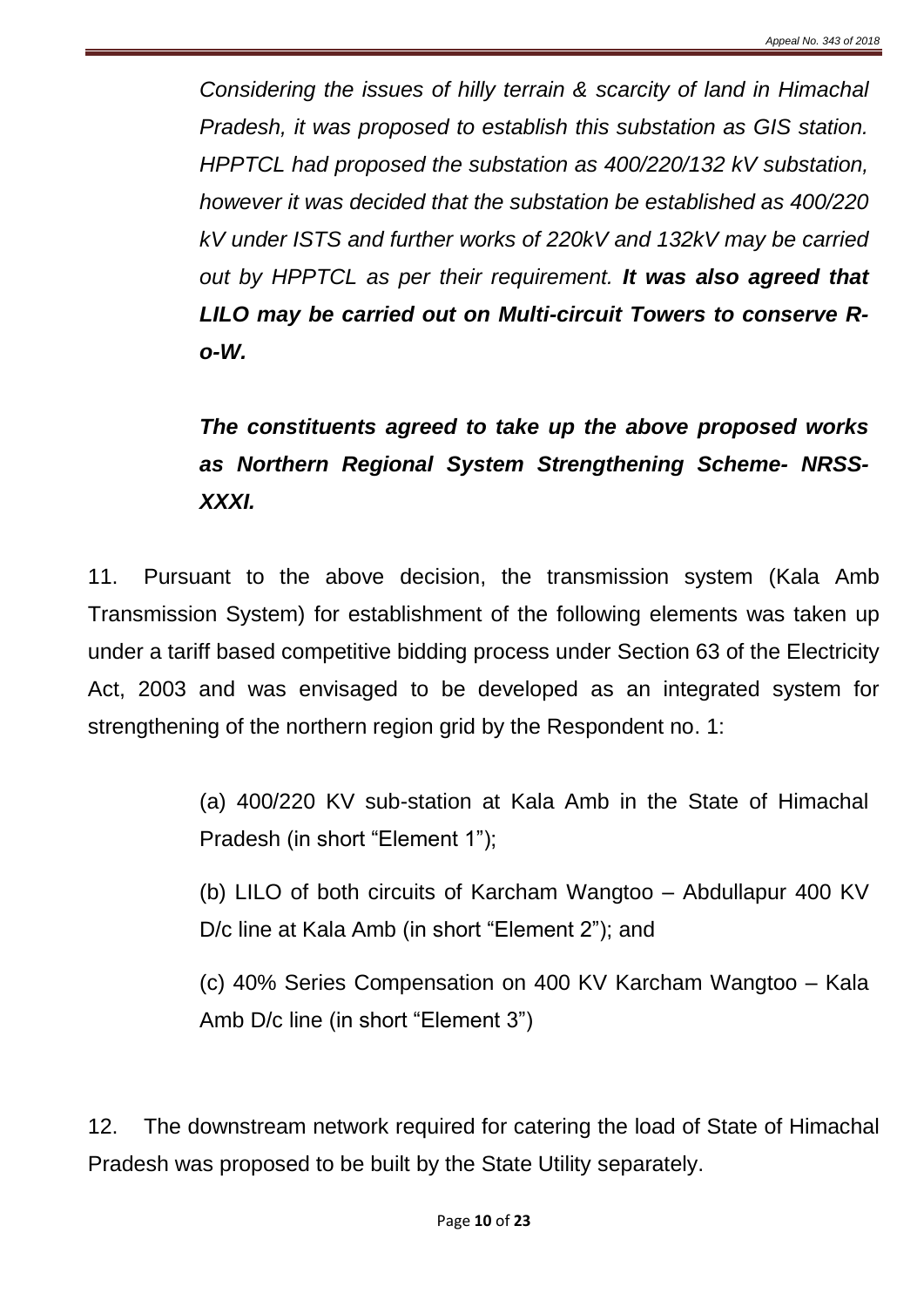13. Accordingly, Respondent No. 1 and the beneficiaries of the Kala Amb Transmission System signed the Transmission Services Agreement dated 02/01/2014 (hereinafter called the **TSA**).

14. As already mentioned above, the Kala Amb Transmission System was proposed to be built for the strengthening of the Northern Region Power System Grid, as was duly agreed by the beneficiaries including sharing of the transmission charges under POC mechanism. It was stated that the said Transmission System is not dedicated to the use of the State of Himachal Pradesh, but is part of the Northern Regional System Strengthening scheme as agreed to by all the constituents.

15. The said Transmission System not only provided 40% compensation on the Karcham Wangtoo – Kala Amb line for strengthening the Karcham Wangtoo – Abdullapur 400 KV D/c line, reduction in oscillations and for the purpose creation of LILO on both the 400 KV circuits of the Karcham Wangtoo – Abdullapur 400 KV line D/c line but also provided infrastructure for further down-stream system to be created by the Himachal Pradesh utility at 220 kV level. The latter part i.e. downstream network is not part of the ISTS system or the said Kala Amb Transmission System. The request of the State Utility to establish a 400/220/132KV substation was not acceded to and it was decided only to build the 400/220 KV substation as a part of the norther regional system strengthening scheme, accordingly, no matching time line was specified as per the agreement entered upon.

16. The Appellant made certain submission regarding the reasons for delay in the commissioning of the downstream system, however, at this stage we are restraining ourselves only to the issues related to the prayer made by the Appellant.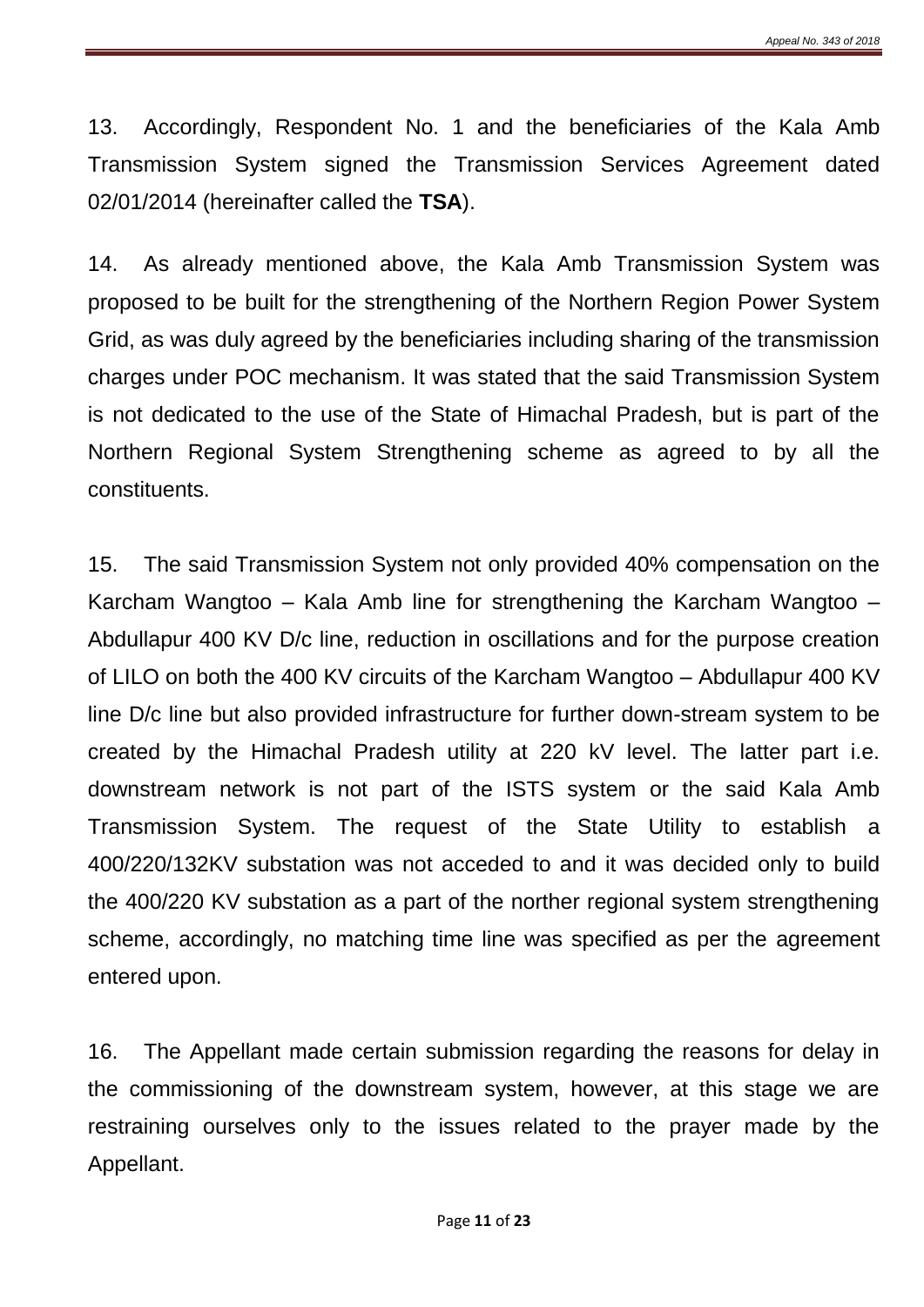17. The only issue which emerges out of the Appeal is whether the Central Commission has rightly levied the transmission charges to the tune of 84.5% of the total transmission charges to be recovered by the Transmission Service Provider (TSA) for the said Kala Amb Transmission System (Element 1, Element 2 and Element 3) from the Appellant.

18. Before proceeding further, it is important to note the relevant provisions of the law, the agreements signed and the decisions of the beneficiaries in this regard.

19. Section 63 of the Electricity Act, 2003 (the Act) is the relevant section under which the bids were invited and the contract was awarded to Respondent no. 1. The section is reproduced herewith:

> *"Section 63. Determination of tariff by bidding process: Notwithstanding anything contained in Section 62, the Appropriate Commission shall adopt the tariff if such tariff has been determined through transparent process of bidding in accordance with the guidelines issued by the Central Government."*

20. Therefore, in terms of Section 63 of the Act, the Central Commission is required to adopt the tariff, on being satisfied that transparent process of bidding in accordance with the guidelines issued by the Ministry of Power, Government of India under Section 63 of the Act, has been followed in determination of such tariff.

21. As per the bidding guidelines the Respondent no. 1 entered into an agreement called as Transmission Service Agreement (TSA) with the beneficiaries including the Appellant, and the transmission charges for the said Transmission System shall be in accordance with the signed TSA, the rights and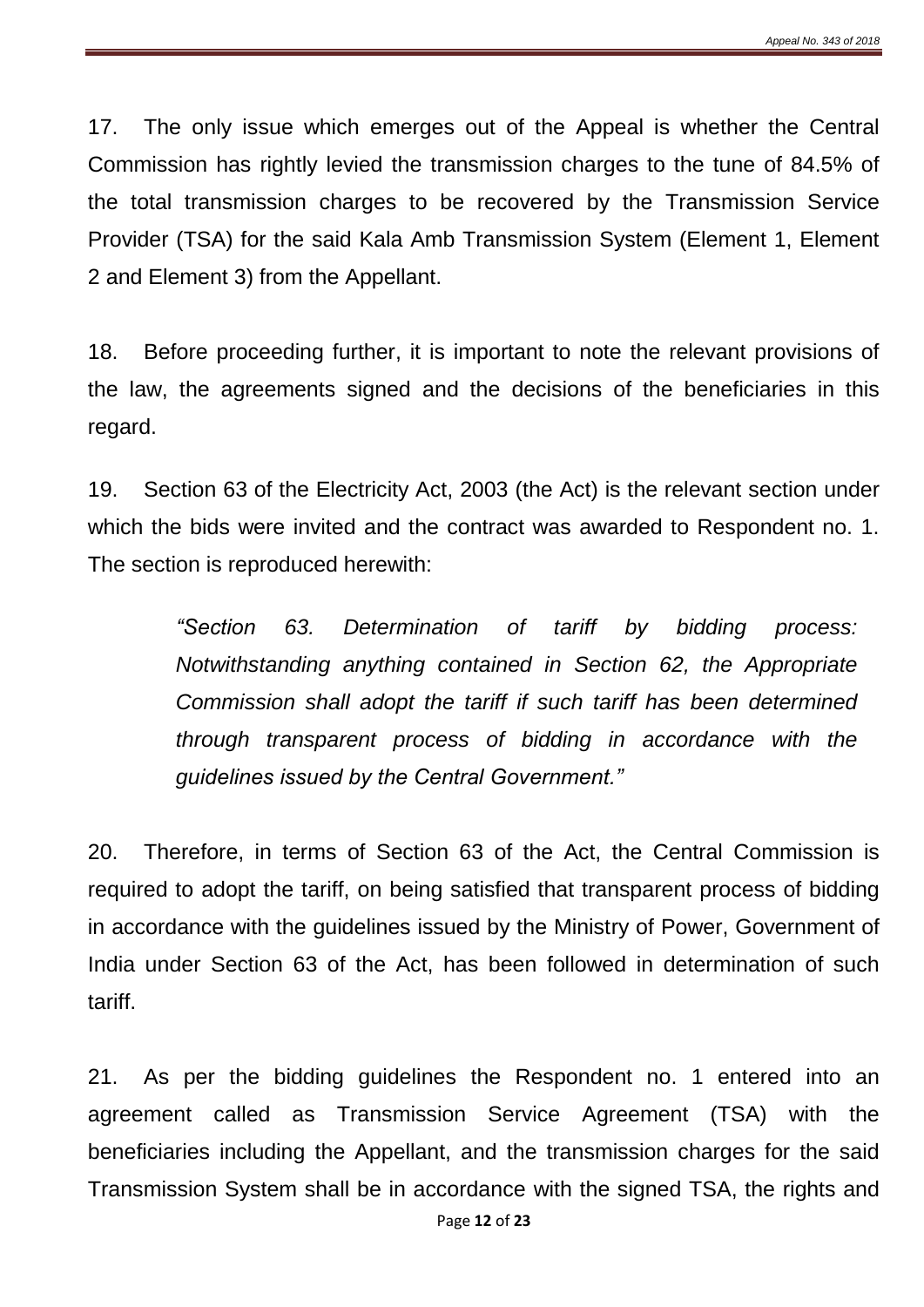obligations are frozen in the TSA in entirety, any deviation from the said TSA shall be bad in law.

22. Therefore, once the transmission tariff is adopted by CERC, the levying of the transmission charges shall be as per the statutory guidelines issued by Government of India under section 63 and the TSA signed between the Respondent no. 1 i.e. TSP and the beneficiaries i.e. the long term transmission customers (LTTCs).

23. The TSA signed by the parties provides, through the note appended, that:

*"While the bidding is being done on the basis of existing Standard Bidding Documents (SBDs), and the list of LTTC is being provided as per the formal of the existing SBDFs. It is clarified that the transmission charges will be shared and recovered as per the applicable CERC regulation which is at present the Point of Connection mechanism of sharing. As per the present CERC regulation the charges will be recovered by the Central Transmission Utility from the DICs and disbursed to the TSPs as per the Revenue Share Agreement."*

24. There is no dispute regarding methodology of determining and sharing the transmission charges for an ISTS Transmission System. Undoubtedly, it is the Point of Charge (PoC) mechanism as specified in the CERC Regulations on Sharing of Inter-State Transmission Charges. There cannot be any other mechanism except the one specified in the relevant Regulations and the TSA.

25. Article 10 of the TSA provides that LTTCs shall pay to the TSP, the monthly charges from the COD of the transmission system till the expiry of the Agreement or the termination of the TSA.:

> Page **13** of **23** *"10.1 Subject to provisions of this Article 10, the Long Term Transmission Customers shall pay to the TSP, in Indian Rupees, on*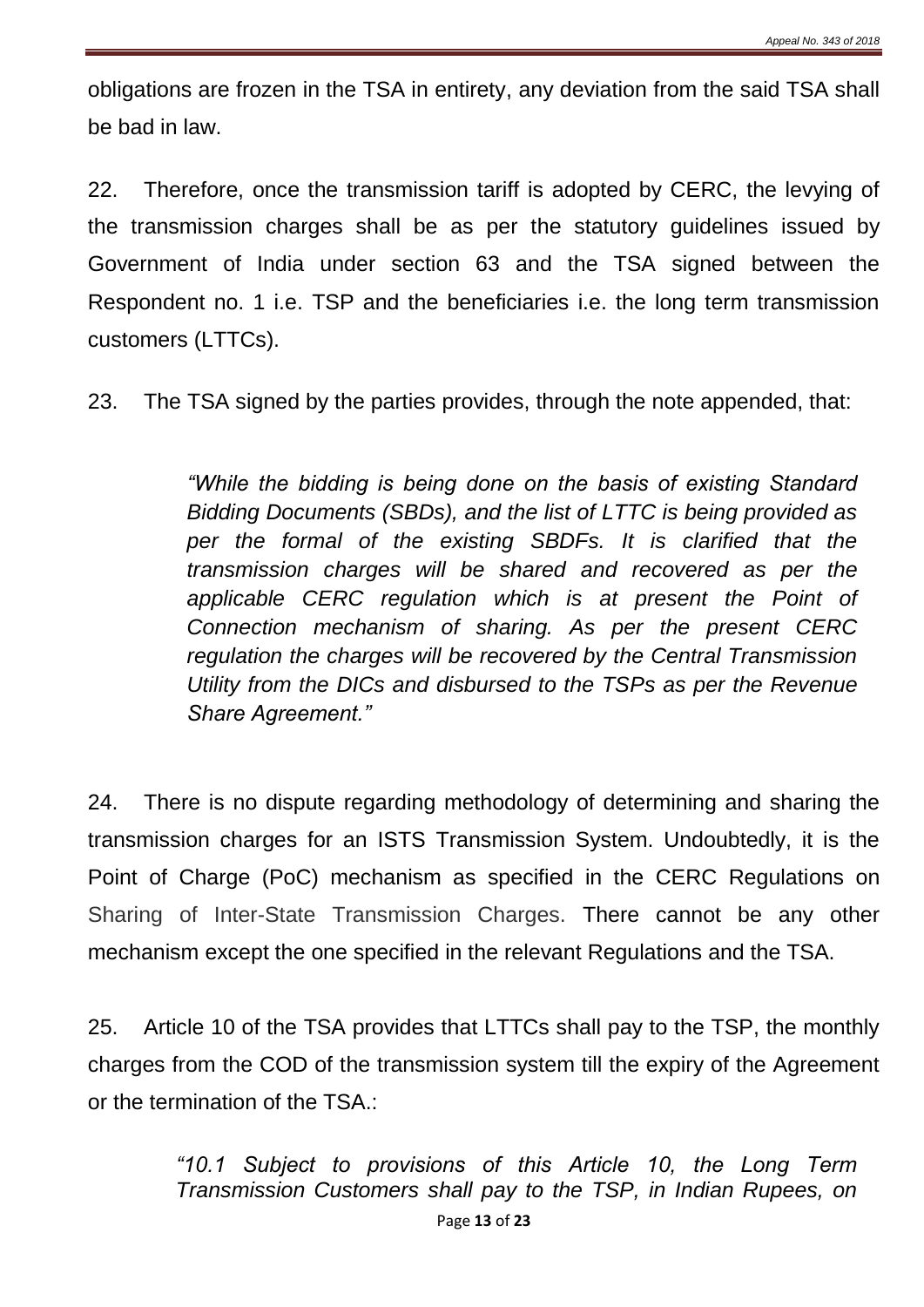*monthly basis, the Monthly Transmission Charges from the date on which an Element(s) has achieved COD until the Expiry Date of this Agreement, unless terminated earlier, in line with the provisions of Schedule 5 of this Agreement."*

26. It is, thus, clear that all the LTTCs shall pay the monthly transmission charges as per the methodology specified under PoC mechanism. There is no provision under the TSA where only single entity can be levied upon with 100% transmission charges for certain elements.

27. The matter was also deliberated amongst the beneficiaries including PGCIL during the  $37<sup>th</sup>$  meeting of the Technical Coordination Sub-Committee (TCC) & 40<sup>th</sup> meeting of the Northern Regional Power Committee (NRPC), wherein it was agreed and resolved that:

# *"C.16 Review on exemption on levy of Transmission Charges for PGCIL assets when downstream system due to legitimate constraints could not be developed on or before COD*

## *TCC Deliberation*

*C.16.1 Representative of HPSEBL requested the Committee to consider exemption on levy of transmission charges on DISCOM and include the same in PoC till the commissioning of downstream system for following systems:* 

*2 No. 220kV bays at 400/220 kV Sub -Station Hamirpur:*

*o 2 No. bays out of 4 No. bays of the said substation are still not being used by HPSEBL.* 

*6 No. bays of 400/220 kV Sub Station Kala Amb.* 

*o Due to forest clearance and land acquisition related issues HPSEBL could not develop downstream system for usage of 6 No. bays of said substation of PGCIL.*

*C.16.2 He further stated that on account of several constraints it was not possible to commission the downstream network exactly matching with the commissioning of ISTS system. It was also highlighted that the*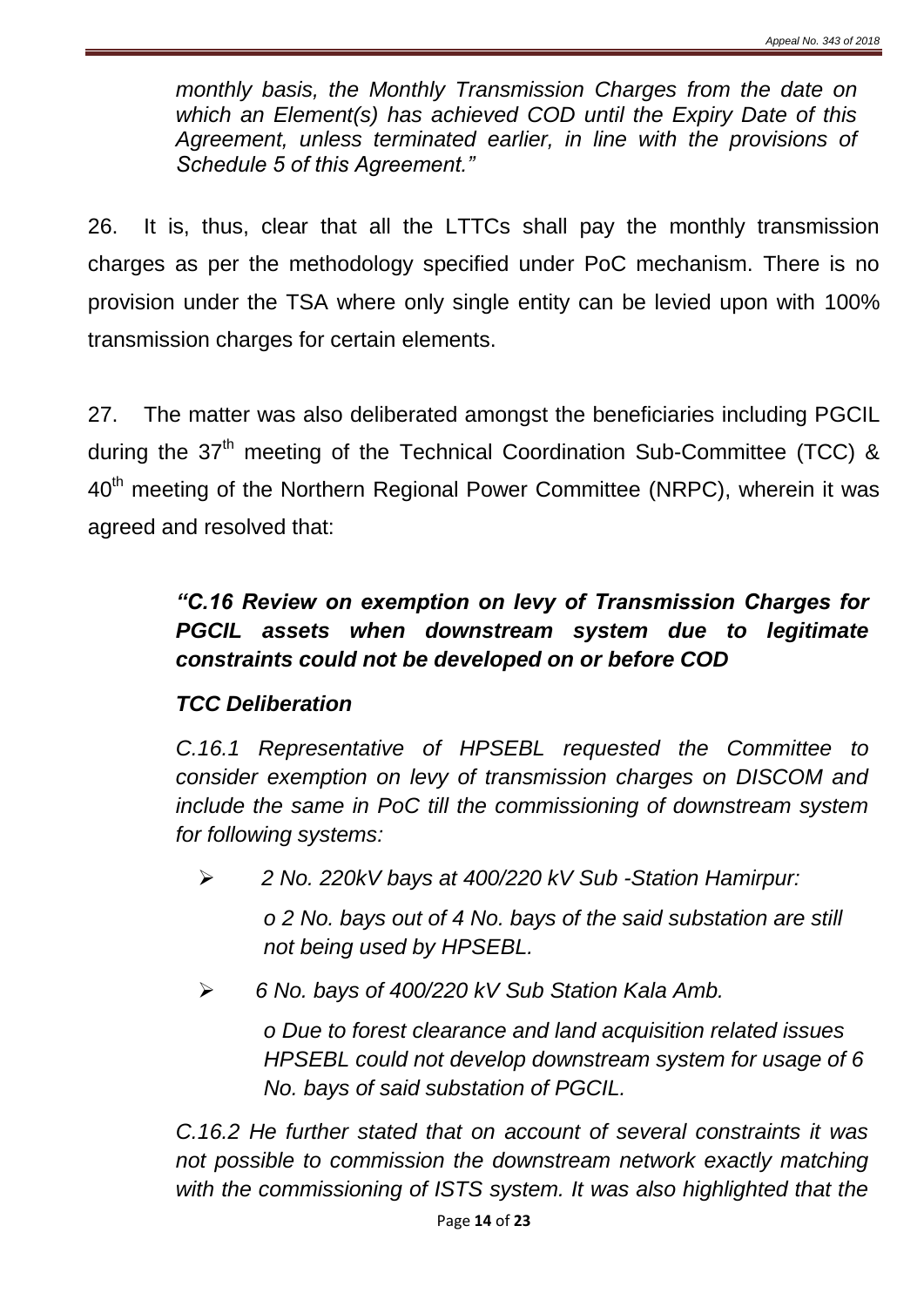*commissioning of ISTS system benefit the regional power system in form of improved reliability. He suggested that the tariff of the ISTS system should be included in PoC charges instead of charging the same from a single utility.* 

*C.16.3 The views of HPSEBL were supported by other members including POWERGRID.* 

*C.16.4 In view of consensus in the matter, TCC agreed that the opinion of the members may be forwarded by Member Secretary, NRPC to CERC for consideration* 

#### *NRPC Deliberation*

*C.16.5 Committee concurred with the TCC deliberations."*

28. From the above, the beneficiaries including PGCIL agreed to the request of the Appellant for sharing of the transmission charges under PoC mechanism for the complete Kala Amb Transmission system.

29. The CERC Regulations on Sharing of Transmission Charges clearly spelt out the mechanism to be followed for determination of share of each beneficiary i.e. LTTC, presently under PoC mechanism. There is no mention of downstream or upstream network matching condition under which specific LTTC can be penalized.

30. Contrary to above, CERC has, in contravention to the prevailing laws, the provisions of the TSA and its own notified Regulation, passed the impugned order. The relevant extracts of the impugned order are reproduced below:

> *"2. PGCIL accomplished all the milestones required in terms of the Request for Proposal (RfP) and Letter of Intent (LOI) and acquired the NRSS XXXI (A) Transmission Limited (hereinafter referred to as ('NRSSTL') as its fully owned subsidiary. -------- The Commission in its order dated 22.8.2014 in Petition No. 93/TT/2014 has adopted the tariff of the transmission system and in order dated 8.7.2014 in*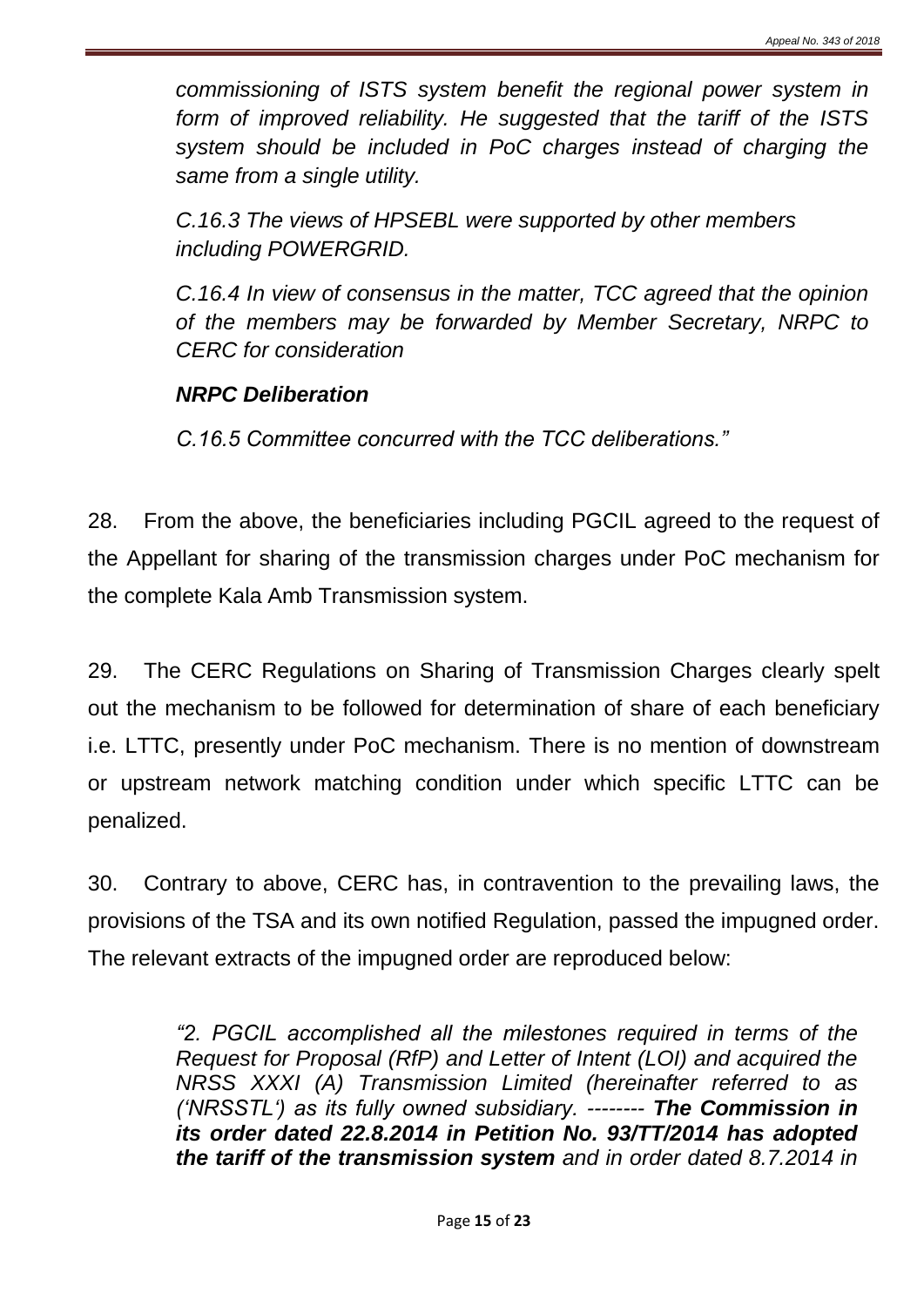*Petition No. 94/TL/2014 has granted licence to NRSSTL for inter-State transmission of electricity.*

*3. NRSSTL declared commercial operation of its transmission system on 12.7.2017 in terms of the provisions of 6.1.2 of the TSA. The issue regarding inclusion of the subject transmission line in PoC was raised by NRSSTL in the third Validation Committee meeting held on 29.8.2017. In the Validation Committee it was decided that the subject transmission line shall not be considered under PoC due to non-availability of the downstream network and the same shall be governed as per the Commission`s order dated 4.1.2017 in Petition No. 155/MP/2016. Accordingly, NRSSTL is raising the invoices for the entire transmission system on the Petitioner. -------*

*5. The Petitioner has submitted that the decision to make the Petitioner liable for payment of transmission charges till the COD of the downstream system is not legally tenable due to the following reasons:*

## *------- (g) There is no provision in the TSA which provides that the transmission system is dependent on the downstream transmission assets. The downstream transmission assets are also not a part of the project."*

- 31. From the above, it is clear that:
	- i) the decision of the validation committee resulted into the impugned order whereas there is no condition laid down under the TSA that the decision of the validation committee shall be a binding/ condition for determination of tariff; and
	- ii) the petitioner (respondent no.1) has supported that the downstream network, to be developed by the Appellant, is not part of the ISTS system.

32. Further, in its reply dated 10.5.2018, the Respondent no1. submitted as under: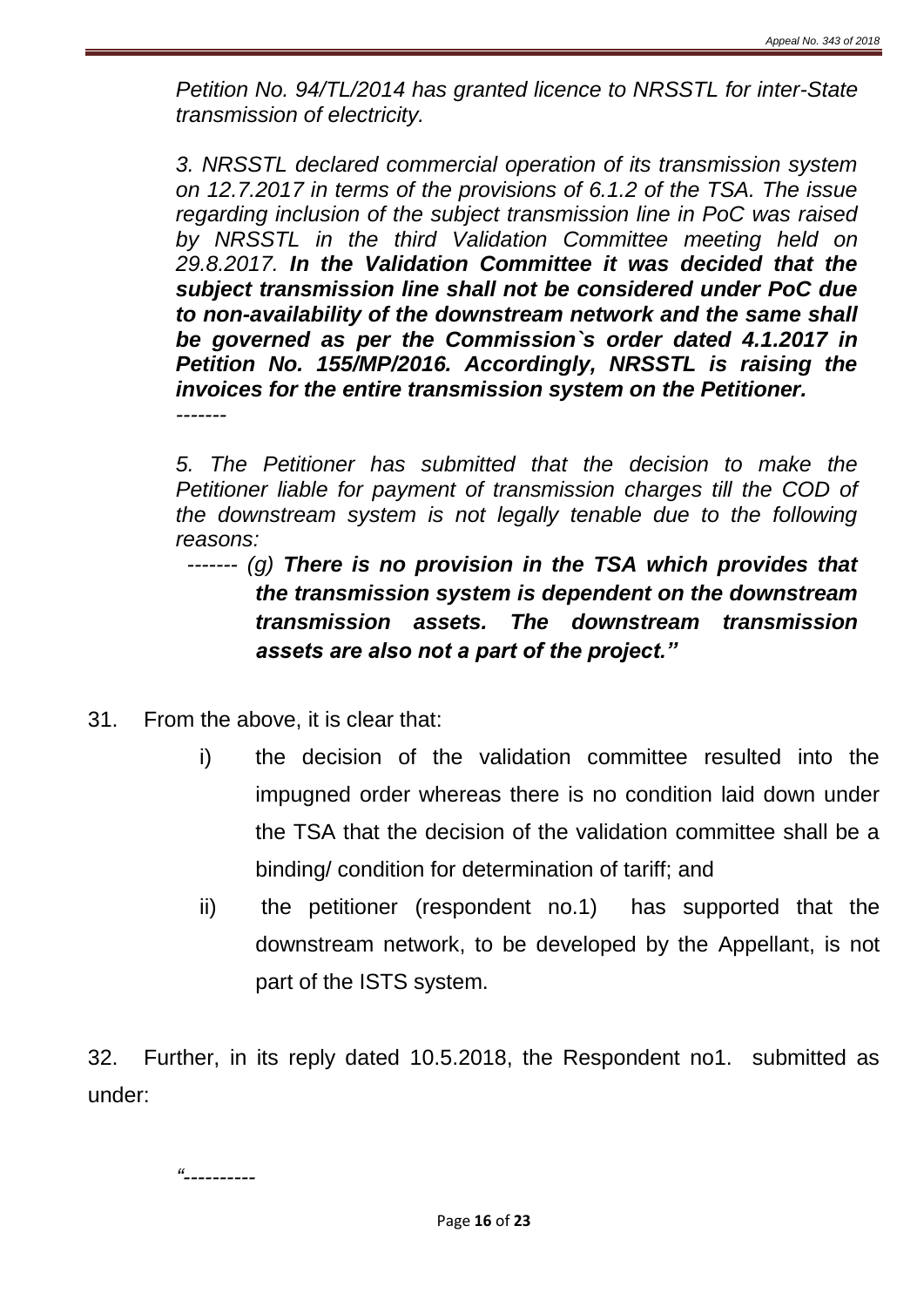*(b) PoC charges must be borne by the pool of DICs as a whole from COD onwards. As per the Request for Proposal (RfP), the transmission charges are required to be shared and recovered for payment in terms of the Sharing Regulations. From the prebidding stage itself, it was understood by all concerned including NRSSTL that the recovery mechanism under the TSA would be through the Sharing Regulations, and not through any bilateral billing on a particular beneficiary.*

*(c) The scheme is a system strengthening scheme and transmission charges shall be paid by all the beneficiaries and the same was agreed by the LTTCs, CEA and CTU in the 40th NRPC meeting held on 28.10.2017."*

33. The submissions of the Appellant in the present Appeal were supported by the Respondent during the proceedings before the CERC. The Central Commission, further, observed that:

17. Recently, the Commission in its order dated 31.5.2018 in Petition No. 99/MP/2017 has held as follows: ―

**"20. The Commission has taken a consistent view that the entity who is responsible for the asset not being put to use shall be liable to pay the transmission charges from the date of deemed CoD till the asset is put to use. The issue regarding payment of transmission charges from the date of SCOD was deliberated in Petition No. 43/MP/2016** and the Commission vide order dated 21.9.2016 laid down the principles for such cases and observed as under: ―

"24. A related issue arises as to how recovery of transmission charges of transmission licensee shall be made when the transmission system under TBCB is ready as on its scheduled COD as per the provisions of the TSA but cannot be made operational or put to use due to non-availability/ delay in upstream/ downstream system. In our view, ISTS licensee executing the project under TBCB should enter into Implementation Agreement with CTU, STU, inter-State transmission licensee, or the concerned LTTC, as the case may be, who are responsible for executing the upstream/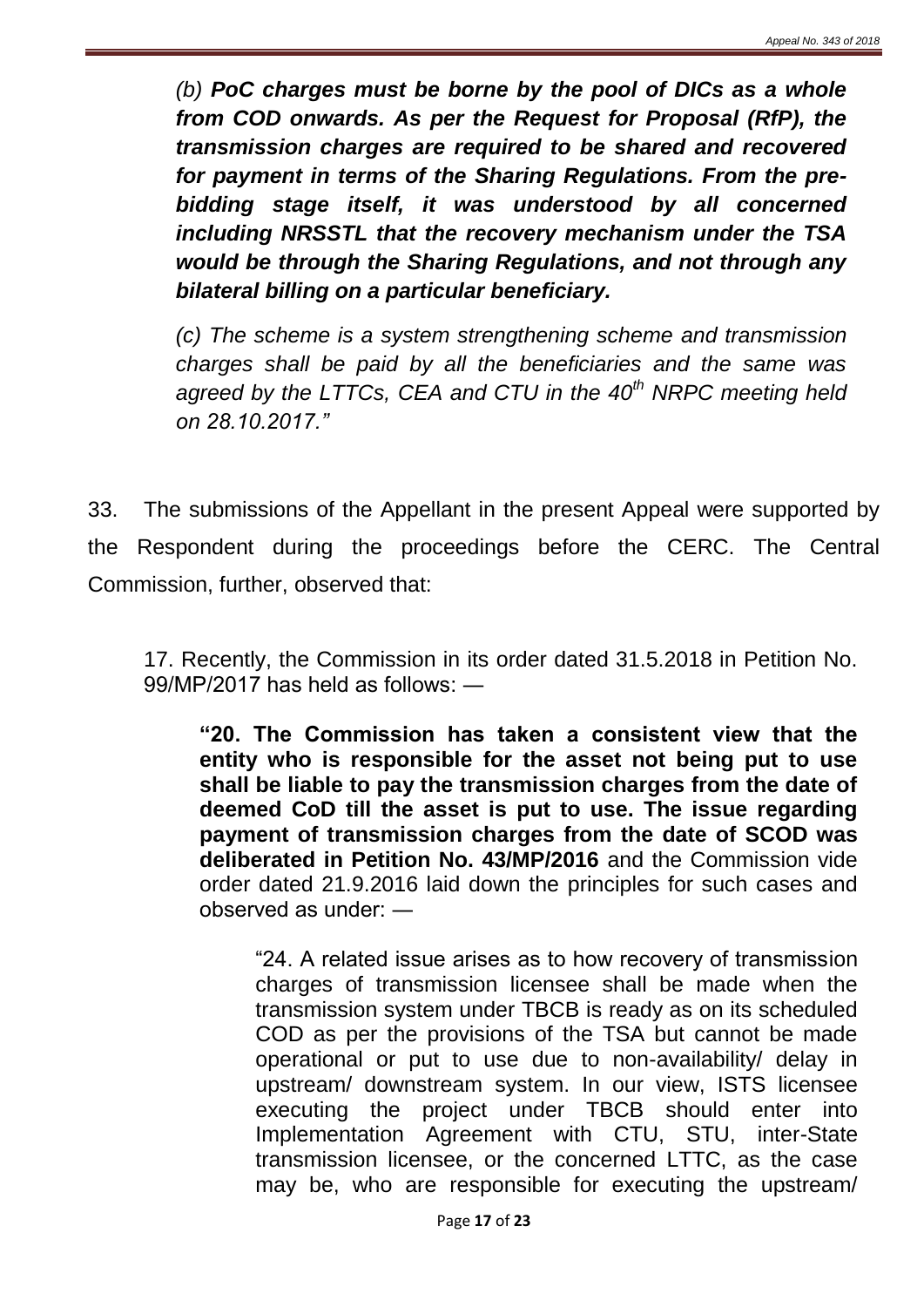downstream transmission system and clearly provide the liability for payment of transmission charges in case of the transmission line or upstream/downstream transmission assets. In the absence of Implementation Agreement, the payment liability should fall on the entity on whose account an element is not put to use. For example, if the transmission line is ready but terminal bays belonging to other licensees are not ready, the owners of upstream and downstream terminal bays shall be liable to pay the charges to the owner of transmission line in the ratio of 50:50 till the bays are commissioned. In case one end bays are commissioned, the owner of other end bays shall be liable to pay the entire transmission charges of the transmission line till its bays are commissioned. The above principle shall be followed by CTU in all cases of similar nature in future."

The above decision of the Commission has been upheld by the Appellate Tribunal in its judgement dated 27.3.2018 in Appeal No 390 of 2017 and IA Nos. 566 of 2017, 725 & 1063 of 2017 (Punjab State Power Corporation Limited Vs Patran Transmission Company Limited & Others). The following observations of the Appellate Tribunal are relevant:

―(vii)……The most relevant decision of the Central Commission matching to the circumstances of the present case is its order dated 21.9.2016 in Petition No. 43/MP/2016 where the principles were laid down clearly that the entity due to which system developed through TBCB route cannot be put to use is liable to pay the transmission charges from SCOD till commissioning of the upstream/ downstream system/terminal bays. The Transmission System in question has also been developed through TBCB route. In the present case as per the principles laid down by the Central Commission it appears that PSTCL is the defaulting party and should have been made liable to pay the said transmission charges. However, we find that there is no contractual relation between the Respondent No. 1 and PSTCL. The contractual relation between the Appellant and the Respondent No. 1 is the TSA, which lays down the rights and obligations of the parties. The Article 4.2 of the TSA deals with the obligations of the LTTCs in implementation of the project. The relevant portion is reproduced below:

"4.2 Long Term Transmission Customers' obligations in implementation of the Project: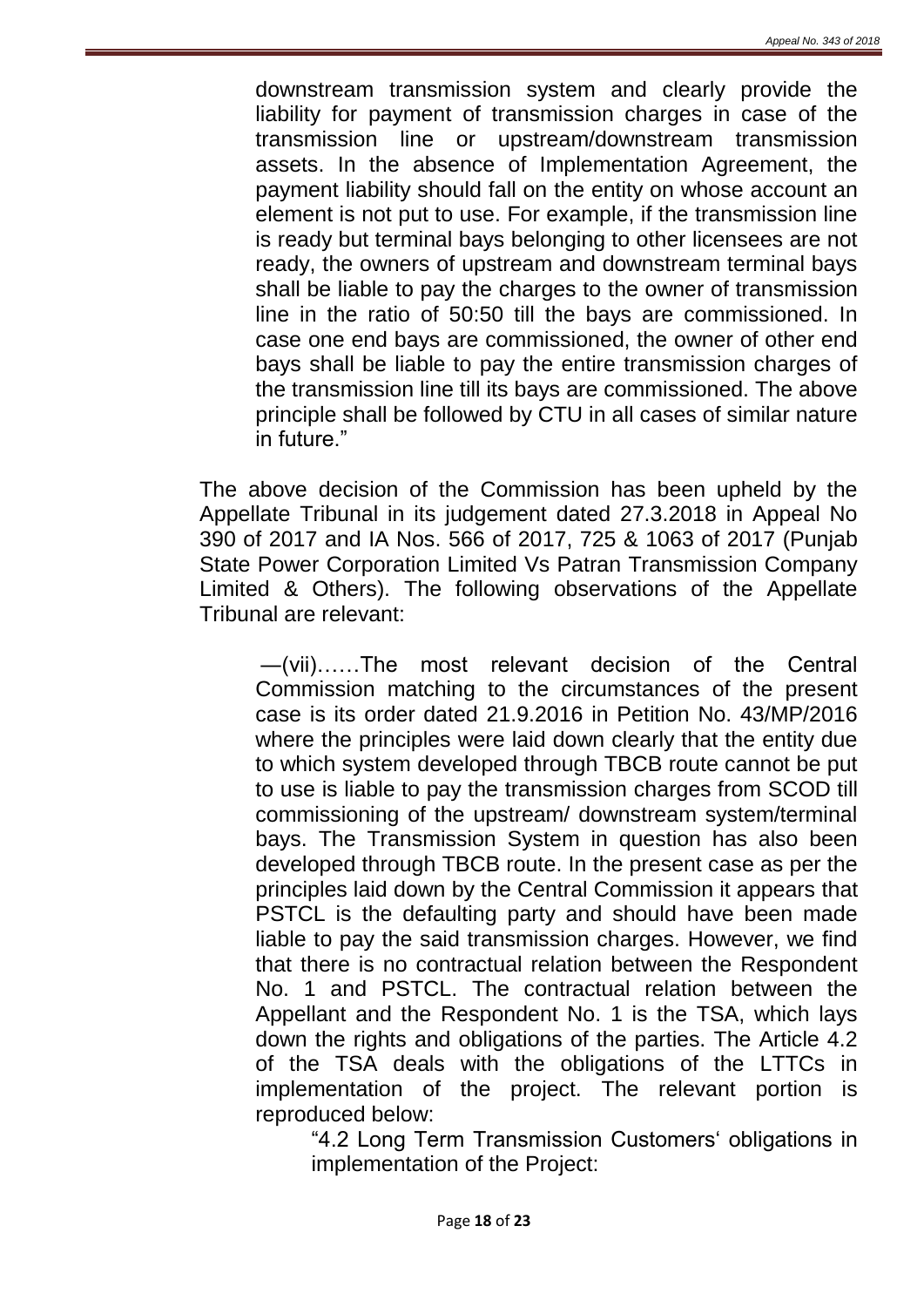4.2.1 Subject to the terms and conditions of this Agreement, Long Term Transmission Customers', at their own cost and expense, undertake to be responsible ……………………………………………………….. b. for arranging and making available the Interconnection facilities to enable the TSP to connect the Project;"

The LTTCs, including the Appellant at their own cost and expense were required to provide interconnection facilities to the Respondent No. 1 so that the Transmission System could be connected by SCOD and made operational."

21. In the said case, Patran Transmission Company Limited was implementing the transmission line through TBCB route which achieved CoD as per the SCOD whereas the downstream transmission system being developed by Punjab State Power Corporation Limited (PSPCL) could not be commissioned matching with the TBCB line. The Appellate Tribunal held that the LTTCs including PSPCL were responsible for providing inter-connection facility and PSPCL amongst all the LTTCs was responsible to arrange the downstream system for connection to Transmission System by SCOD so that it could be put to use. Accordingly, PSPCL was held liable for payment of transmission charges from the SCOD till the commissioning of the downstream transmission system."

In the above cases, the Commission has held that when the transmission asset is not being put to use on account of the default of the entity establishing the downstream transmission line, the defaulting entity should pay the transmission charges till the completion of the downstream system. The said decision has been upheld by Appellate Tribunal for Electricity."

34. From, the above, it is clear that the decision of the CERC upheld by the Tribunal was based on the condition that the Central Commission under its Regulatory powers has laid down a principle as the relevant regulation does not have any provision for recovery of transmission charges, once the ISTS system is put to use. However, the LTTCs, the beneficiaries have indicated that the TSA and the relevant Regulations have necessary provisions and there is no difficulty in implementing the provisions contained therein. Further, this Tribunal has observed that: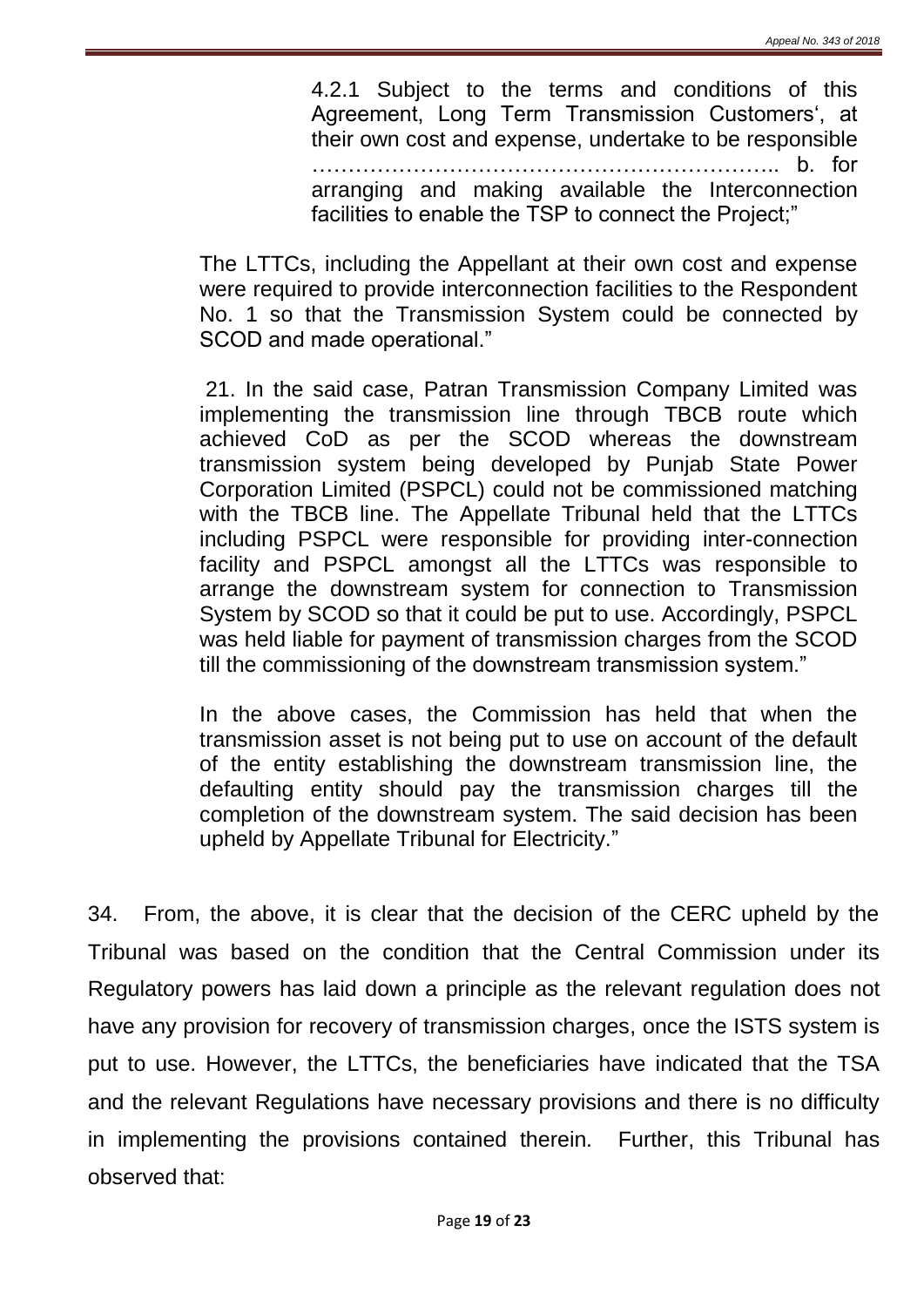"15. After having a careful examination of principle submissions of the rival parties on various issues raised in the instant Appeal, our observations are as follows:-

a) The present case pertains to the decision of the Central Commission making the Appellant liable to pay the transmission charges to the Respondent No. 1 for the period from SCOD i.e. 11.11.2016 till the commissioning of the downstream assets by PSTCL in May, 2017.

b) On Question No. 9 (a) i.e. Whether a recovery can be sought to be made from the Appellant which is neither authorised in law nor in contract?, we decide as follows:

-------

(v) The Central Commission has submitted that the statutory basis for the decision by the Central Commission to assign liability on the Appellant for payment of transmission charges is based on the Hon'ble Supreme Court's judgement dated 15.3.2010 in SLP (C) No. 22080/2005 in case of PTC India Ltd. v. CERC (2010) 4 SCC 603. After perusal of the said judgement we find that it has been held that the Central Commission is the decision-making Authority under Section 79 (1) of the Act and such decision making or taking steps/ measures under the said Section of the Act is not dependent upon making of regulations under Section 178 of the Act. It is further stated in the judgement that if any regulations are framed by the Central Commission under Section 178 of the Act then the decision of the Central Commission has to be in accordance with the said regulations.

Accordingly, in absence of specific provisions in the Sharing Regulations/ Tariff Regulations, 2014 to deal with the situation under question the Central Commission through exercise of its regulatory power has prescribed a principle for sharing of transmission charges of the Transmission System of the Respondent No. 1 in the Impugned Order. Thus, it is observed that by way of exercising its regulatory power by a way of judicial order (s) the Central Commission has laid down the principles of payment of transmission charges in such an eventuality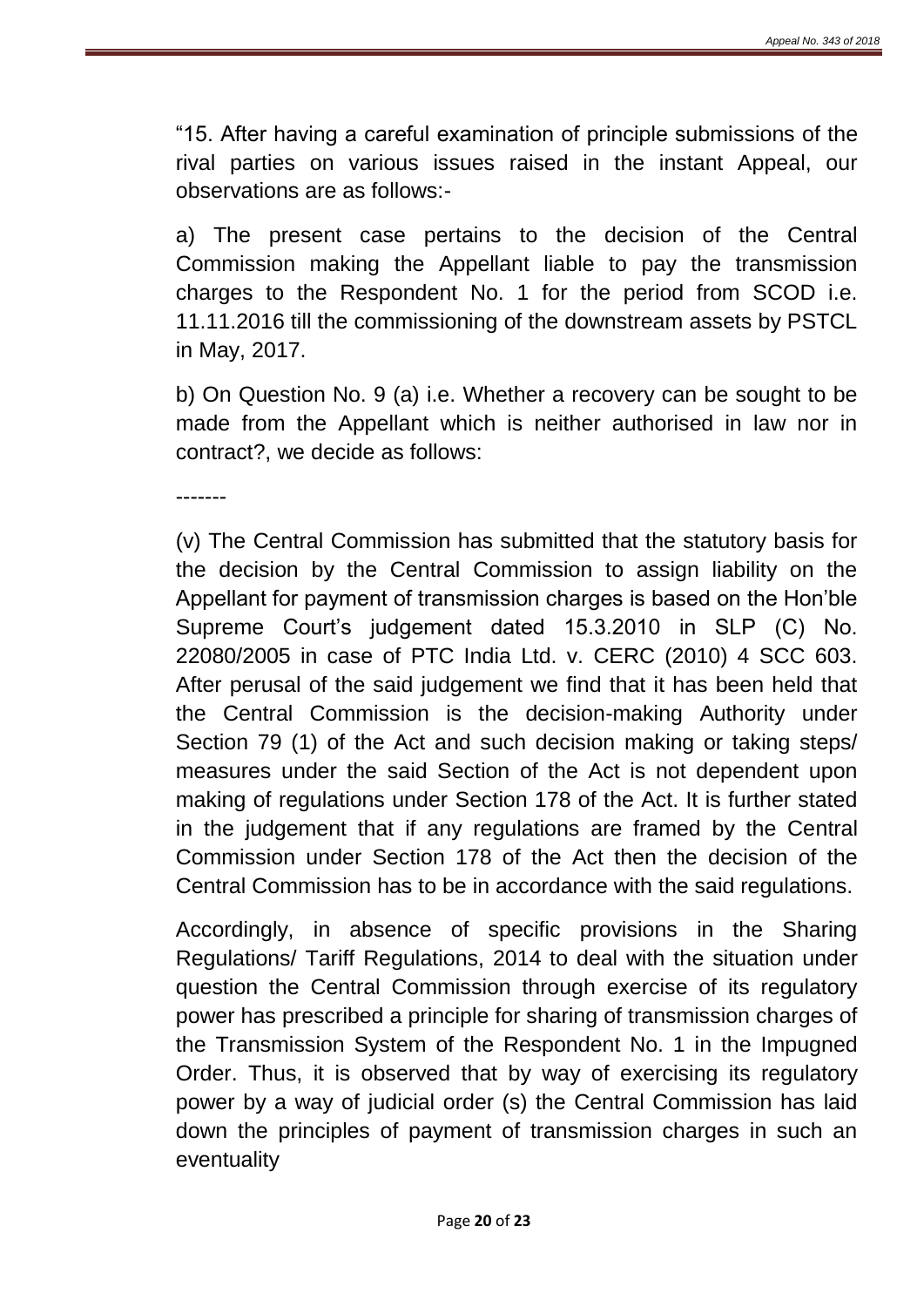-----

c) However, we observe that these type of major issues ought to have been covered under Regulations by the Central Commission to plug the gaps, which would avoid litigations. The importance of the same was considered by the Central Commission at one point of time in its order dated 5.8.2015 and directed its staff for appropriate amendments in the Tariff Regulations, 2014. Till date no such modifications have been carried out by it in the Regulations. It is also observed that there are many regulatory/ judicial orders of the Central Commission to deal with the situations like in the present case."

35. We are of the opinion that the said judgment is not relevant here as there is no difficulty in implementing the CERC Sharing Regulations to the extent of recovery of charges as also agreed by the beneficiaries including the Respondent no. 1. As per the Hon'ble Supreme Court's judgement dated 15.3.2010 as quoted above, that if any regulations are framed by the Central Commission under Section 178 of the Act then the decision of the Central Commission has to be in accordance with the said regulations.

36. Therefore, the regulatory powers can be used only if no express provision is available in implementing the contract. It is seen that the Central Commission has decided that no such provision exists even when it is pointed out by all the parties that there are enough provisions existing for the implementation of the contract and the recovery of the charges.

37. Further vide the said order, this Tribunal has held that these types of major issues ought to have been covered under Regulations by the Central Commission to plug the gaps, which would avoid litigations. However, till date no such modifications have been carried out by it in the Regulations, even after considering this in its order dated 5.8.2015 and directing its staff for appropriate amendments in the Tariff Regulations, 2014.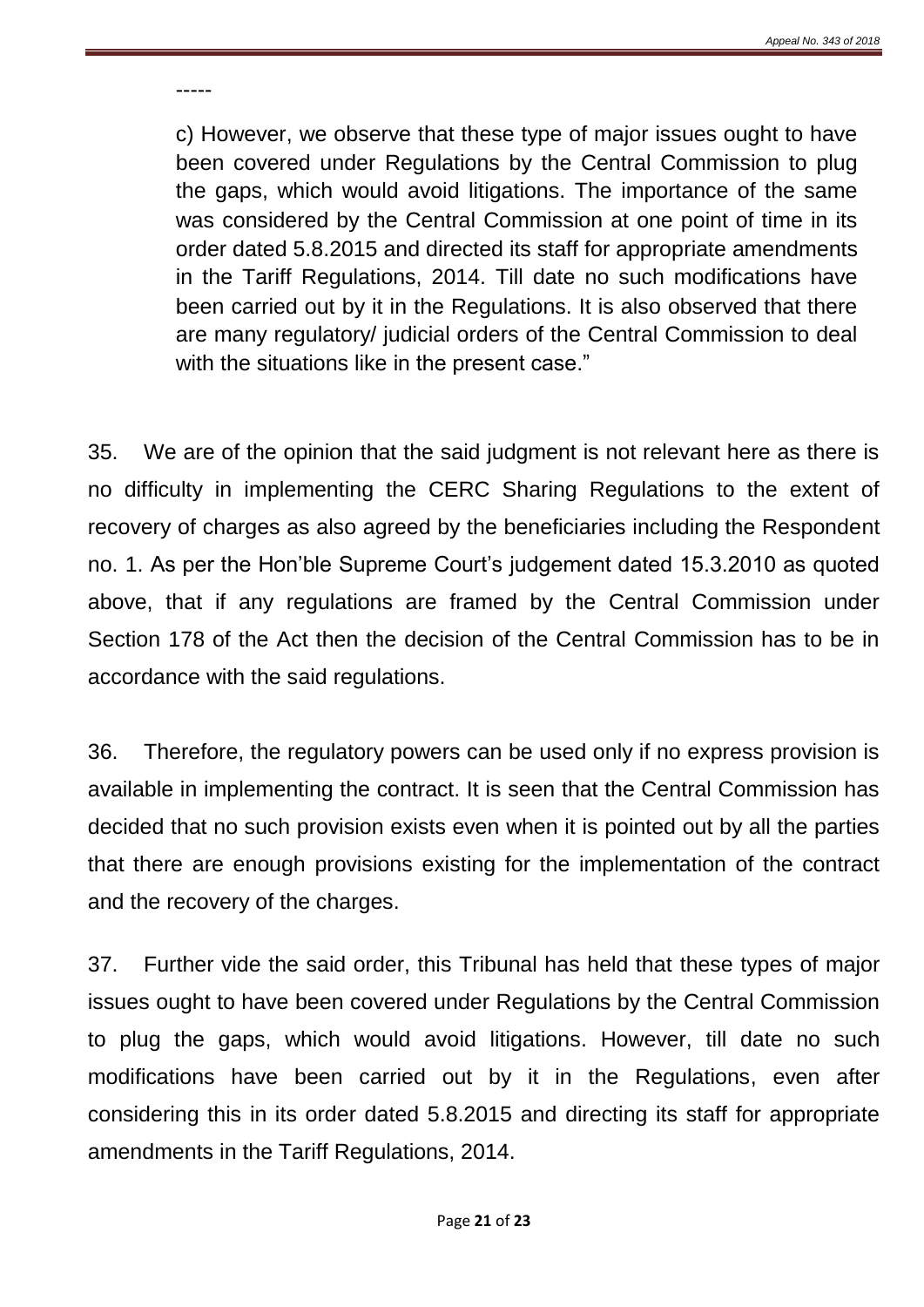38. We find that the Central Commission continued with the practice of deciding contrary to its own regulations, which is irrational and unjustified. We again direct that the Central Commission should approach the Central Government, if decides, in favor of such an approach, for amending the relevant Bidding Guidelines issued under section 63 of the Act.

39. CERC in the impugned order has shown concern that NRPC has not discussed on technical usage as to whether the scheme in its present form i.e. without availability of downstream can serve its intended usage in the grid and further how the scheme shall improve its reliability in the absence of downstream system.

40. We fail to understand the comments of CERC as it has miserably failed to understand the functions of the TCC and NRPC, the two committees decide and resolve the issues only after examining the technical and commercial implications. Such comments are totally uncalled for and unjust on the part of CERC, a statutory body.

41. We are of the firm opinion that the decision of the TCC, duly vetted and approved by the NRPC is not a subject matter of challenge before the Central Commission, the decision of the NRPC is taken only after detailed deliberations amongst the members on technical and commercial merit.

42. Further, the transmission charges for the subject ISTS system should be recovered under the express provisions of the TSA read with CERC Sharing Regulations.

#### **ORDER**

For foregoing reasons as stated supra, we are of the considered view that the appeal has merit. The appeal is allowed and the impugned order dated

Page **22** of **23**